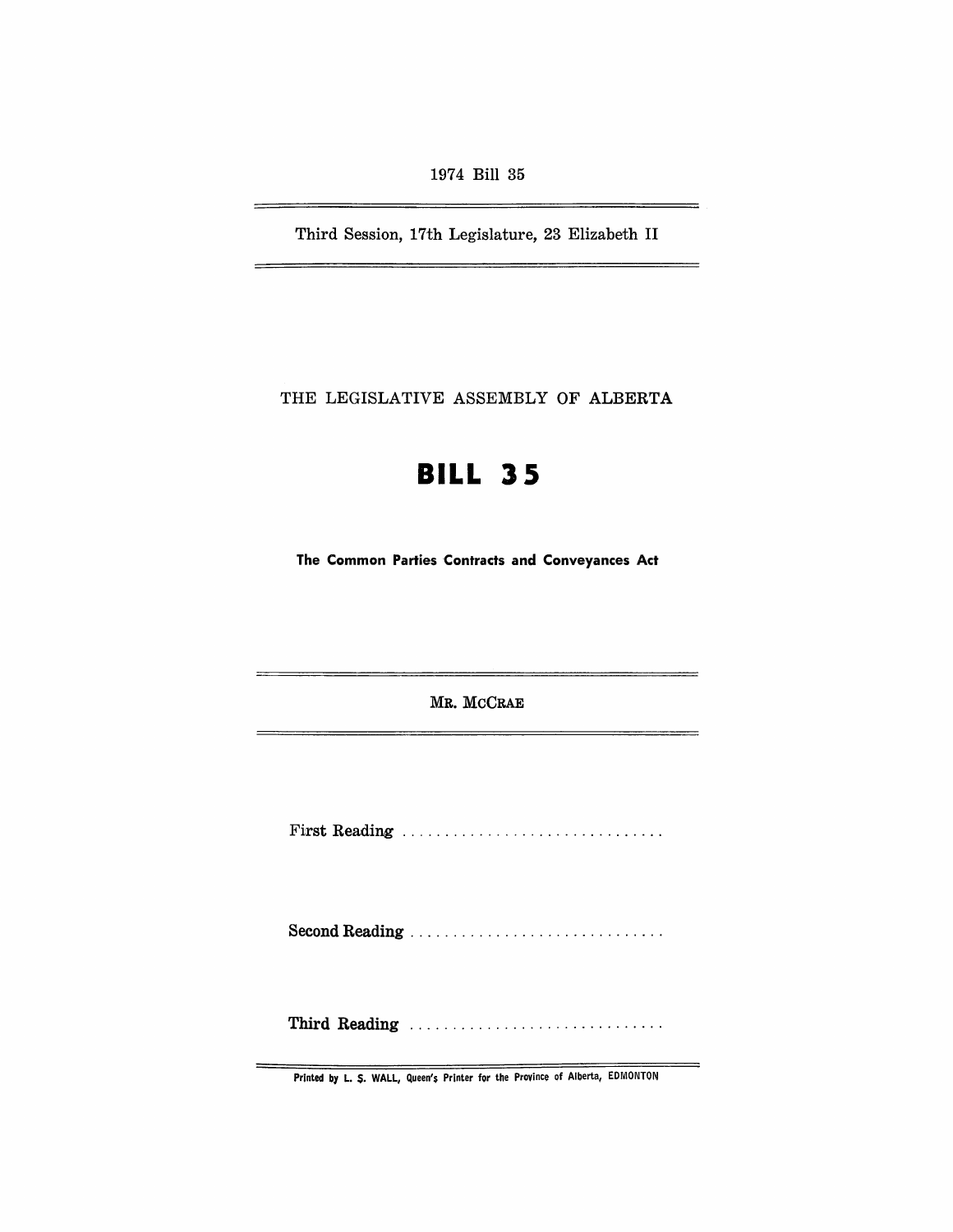*Bill 35 Mr. McCrae* 

## **BILL 35**

### 1974

#### THE COMMON PARTIES CONTRACTS AND CONVEYANCES ACT

#### *(Assented to* , 1974)

HER MAJESTY, by and with the advice and consent of the Legislative Assembly of Alberta, enacts as follows:

1. (1) A contract is valid and enforceable in accordance with its terms notwithstanding that in or by the contract

- (a) one of the parties enters into a covenant, promise or agreement with bimself and some other person, or
- (b) one of the parties and some other person enter into. a covenant, promise or agreement with that same party and a different person, or
- (c) one of the parties and some other person enter into a covenant, promise or agreement with that same party.

 $(2)$  A contract, whether in the form of a deed or not, is valid and enforceable in accordance with its terms notwithstanding that a person thereby ostensibly contracts with himself alone if, in his capacity as one of the parties thereto, he is acting as agent for some other person.

 $(3)$  This section applies to a contract which provides for the conveyance of an interest in real or personal property.

**2.** Where any right of contribution or indemnity exists by law in relation to a contract, such right exists in relation to contracts to which this Act applies.

3. (1) An interest in real or personal property may be validly conveyed

- (a) by a person to himself jointly with another person, **Or**
- (b) by two or more persons to one or more but not all of themselves, or
- $(c)$  by two or more persons to any one or more of themselves and some other person,

to the same extent and in the same manner as the interest might be conveyed to a third party.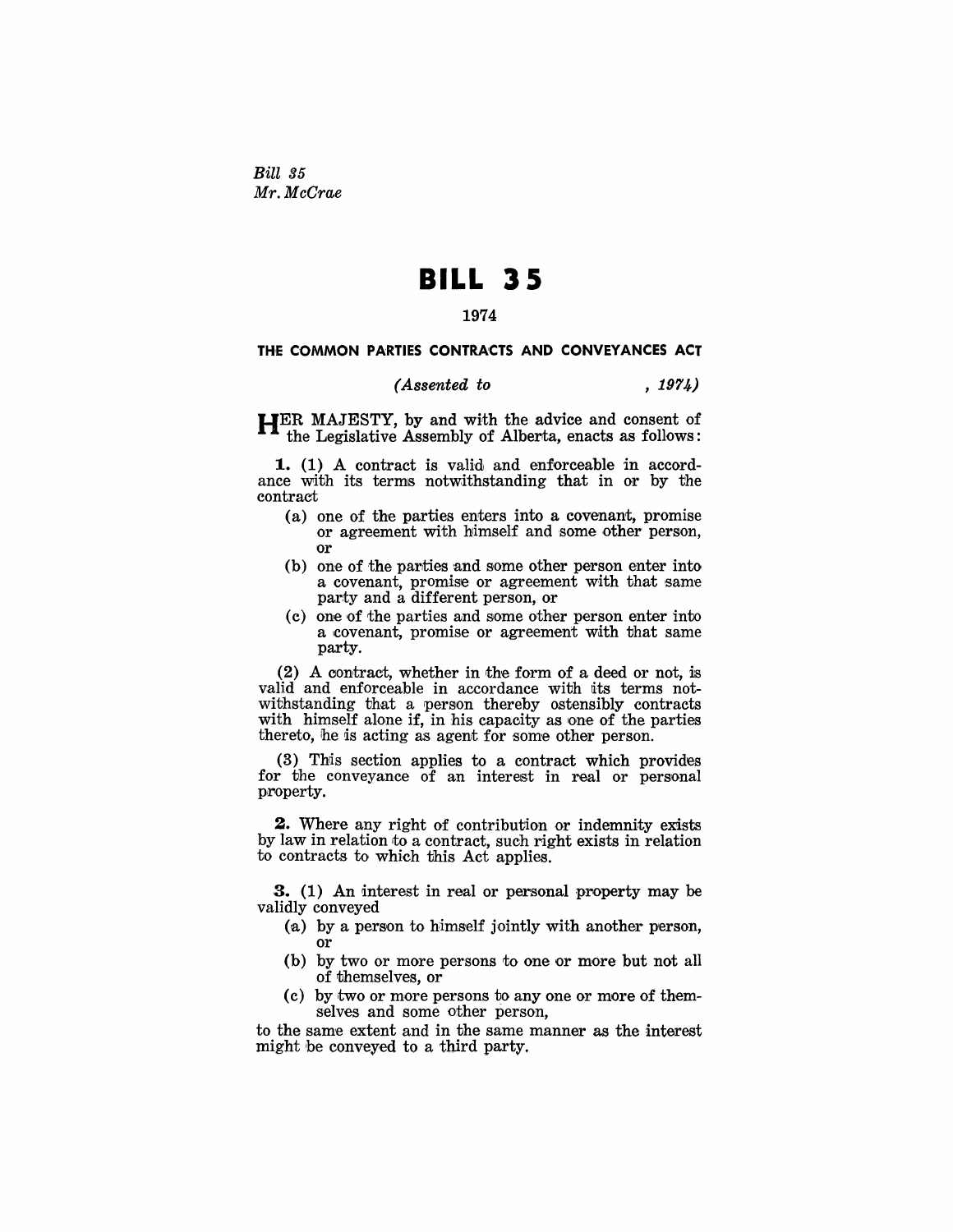### **Explanatory Notes**

General. This Act is based on Report No. 11 of The Institute of Law Research and Reform issued in October, 1972.

**I.** Common parties to contracts. At common law a person cannot make a valid contract with himself. There is a possibility this may apply in Alberta. Subsection (1) would validate respectively a promise by

- (a) A to A and B,
- (b) A and B to A and C, and
- (c) A and B to A.

'2. Right to claim contribution.

**3.** Common parties to conveyances. The common law also held a conveyance to oneself of real or personal property invalid. But a conveyance from A to A and B would pass the estate solely to B.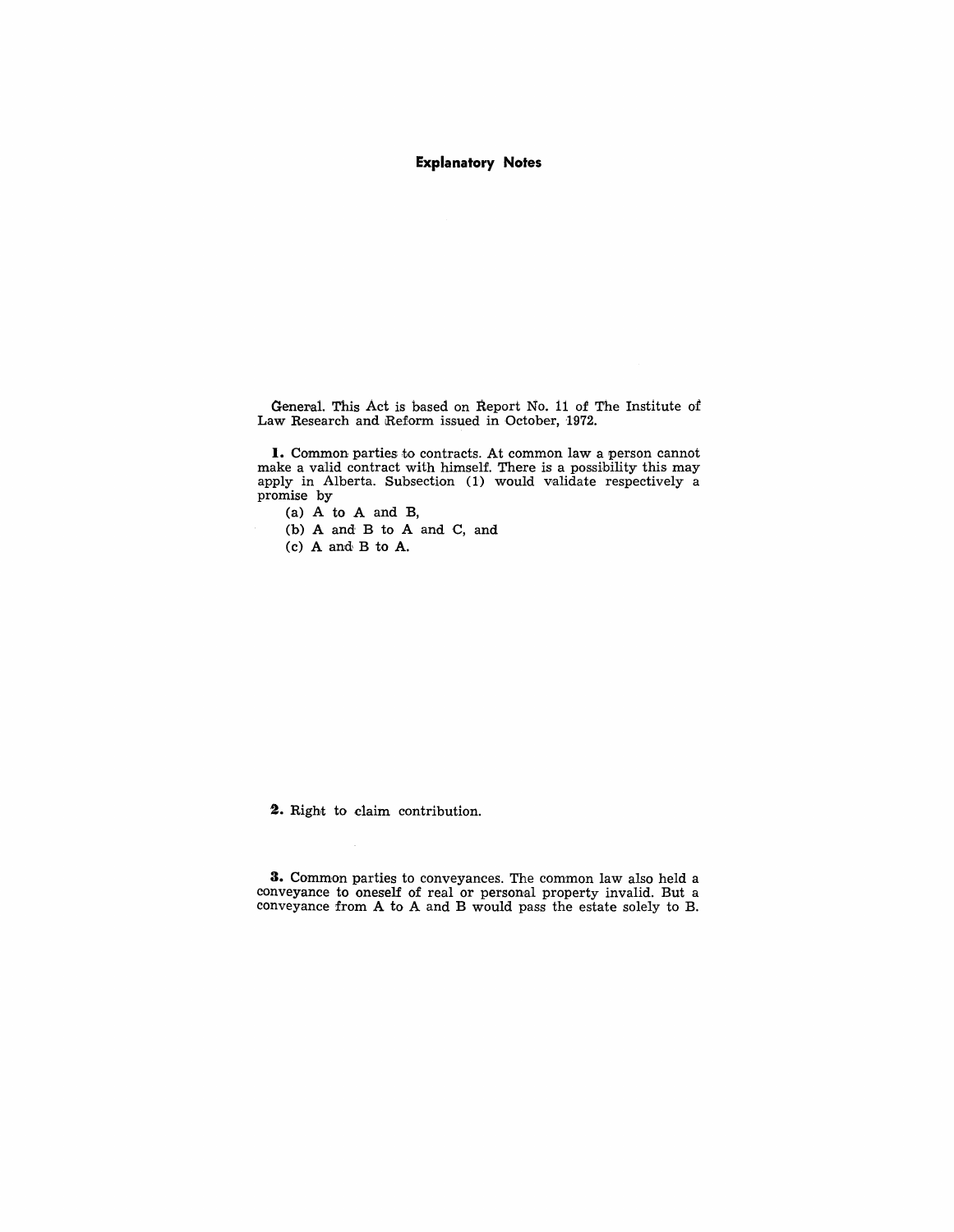(2) Notwithstanding subsection (1), if the persons in whose favour the conveyance is made are by reason of any fiduciary relationship or by any other reason precluded from validly carrying out the transaction, the conveyance is liable to be set aside.

**4.** This Act applies to contracts and conveyances whether made before or after the commencement of this Act, but without prejudice to any order of a court made before such commencement.

*5. The Land Titles Act is amended* 

*(a) by adding after section 70 the fOlllowing section:* 

**70.1** (1) An owner may grant to himself an easement or restrictive covenant for the benefit of land which he owns and against land which he owns and the easement or restrictive covenant may be registered under this Act.

(2) Where the dominant and servient tenements are registered in the name of the same person, an easement under subsection  $(1)$  is not merged by reason of the common ownership.

- *(b) as to section 71* 
	- (i) *by adding the words* "or association" *after the word* "company" *wherever it appears in the section, and*
	- (ii) *by adding after subsection* (1) *the following subsection:*

 $(1.1)$  The Crown, a municipal corporation or any pipe line, public utility or railway company or association may grant to itself any rights described in subsection  $(1)$ .

*and* 

*(c) by adding after section* 125 *the following section:* 

125.1 An executor, administrator or trustee may make a valid transfer to himself in his personal capacity.

**6.** This Act comes into force on the day upon which it is assented to.